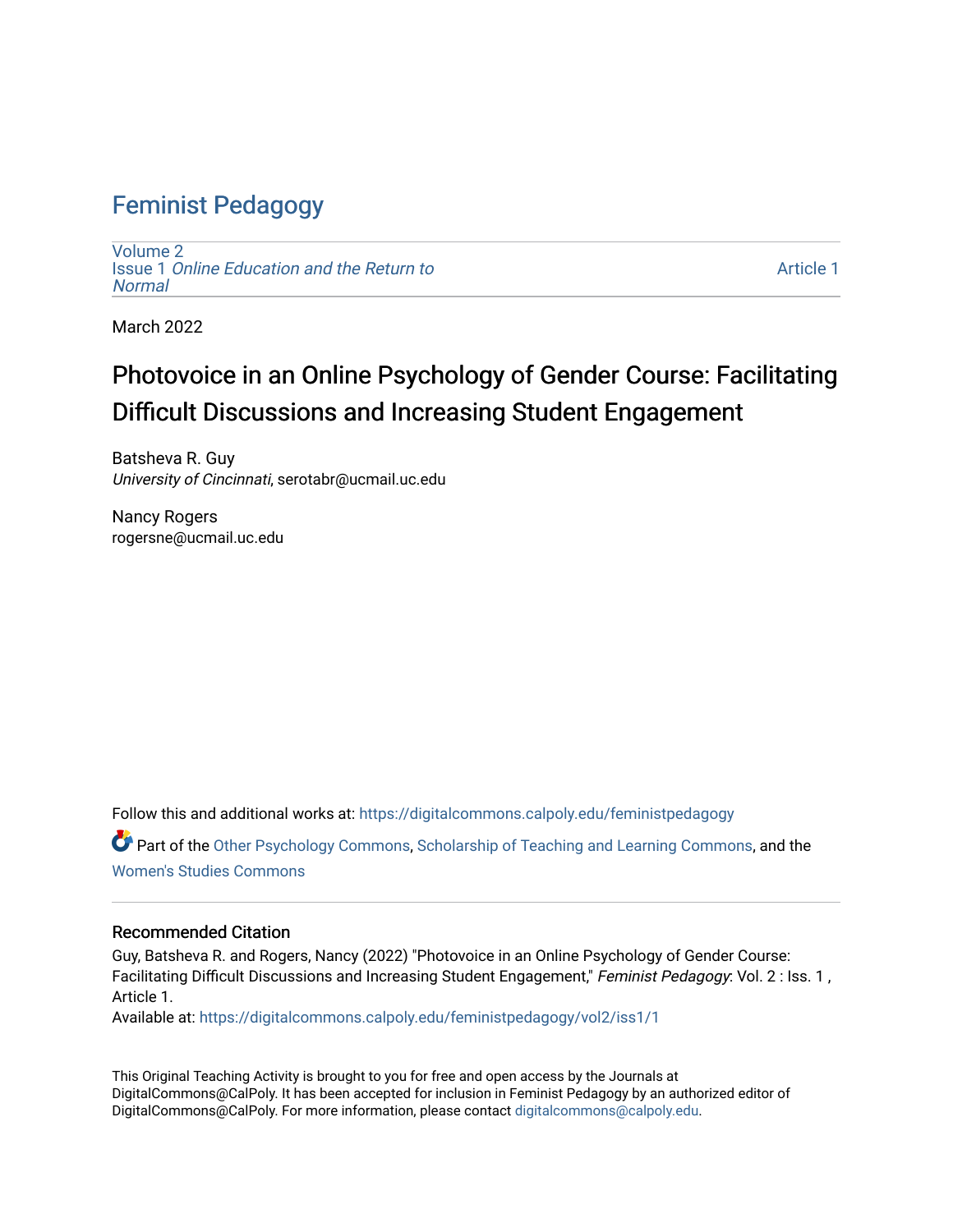Running Head: PHOTOVOICE ONLINE

Photovoice in an Online Psychology of Gender Course: Facilitating Difficult Discussions and Increasing Student Engagement

#### **Introduction & Rationale**

Photovoice is a participatory action research evaluation tool rooted in feminist theory that facilitates expression of ideas and empowers participants (Jurkowski, 2008). The Photovoice method involves research participants taking their own photographs in response to a prompt, or multiple prompts, then sharing their photos and engaging in "critical dialogue" (Griebling et al., 2013, p. 23) about their photos whilst identifying themes (Goodhart et al., 2006).

Researchers have found Photovoice to be successful in documenting the experience of college students (Paiewonsky et al., 2010; Goodhart et al., 2006) as well as promote student learning (Cook, 2014), but there is a lack of literature surrounding the use of Photovoice in the classroom. We aim to fill this gap through applying Photovoice in an online, undergraduate Psychology course and measuring the outcomes via rubrics and student evaluations.

While Photovoice has been frequently used in needs assessment, it is still rarely used in evaluation, particularly in higher education, despite the evidence to support its evaluative properties (Kramer et al., 2013). Photovoice has been used to successfully evaluate public housing projects, medical interventions, land management, and home visitation programs (Guerra et al., 2013; Kong et al., 2013; Kramer et al.; Stevens, 2010; Vaughn et al., 2009). However, the use of Photovoice in evaluation has been typically used in the public health sector, as opposed to other contexts (Garner, 2014).

The current paper expands the use of Photovoice as an evaluation tool in the context of a higher education setting, in order to evaluate students' critical thinking and engagement within undergraduate education. Photovoice has been used within academic settings in order to facilitate student engagement and learning (Massengale et al., 2016; Garner, 2014). Nevertheless, the use of Photovoice is limited in evaluating student learning outcomes within higher education. Photovoice also allows evaluators to view programs through the eyes of those involved, which is in contrast to common evaluation methodologies, as they "are focused on specific predetermined outcomes…This limits access to participants' experiences beyond those considered relevant by the researchers" (Guerra et al., 2013).

Furthermore, online course discussions are superficial, involving students just going through the motions, so to speak, in order to get their word count in and finish the assignment there is very little student engagement. Additionally, abstract theoretical concepts like social construction, environmental influence, and gender can be challenging for students to fully grasp (Dunn et al., 2013). Photovoice has been shown to be successful in "connecting" college students to scientific concepts (Cook, 2014, p. 28). Photovoice methodology provides a unique opportunity for increasing student engagement in addition to fostering critical thinking skills. The current article details our modified Photovoice process in the online classroom. We will explain how the use of Photovoice demonstrated changes in thinking, engagement, and critical thinking in an online Psychology of Gender course. This particular course was chosen due to the complex topics covered as well as it being online and asynchronous.

### **Learning Objectives**

The learning objectives for this project are twofold:

- (a) to increase student engagement in online discussion boards, and
- (b) enhance critical thinking while discussing controversial, gender-related topics.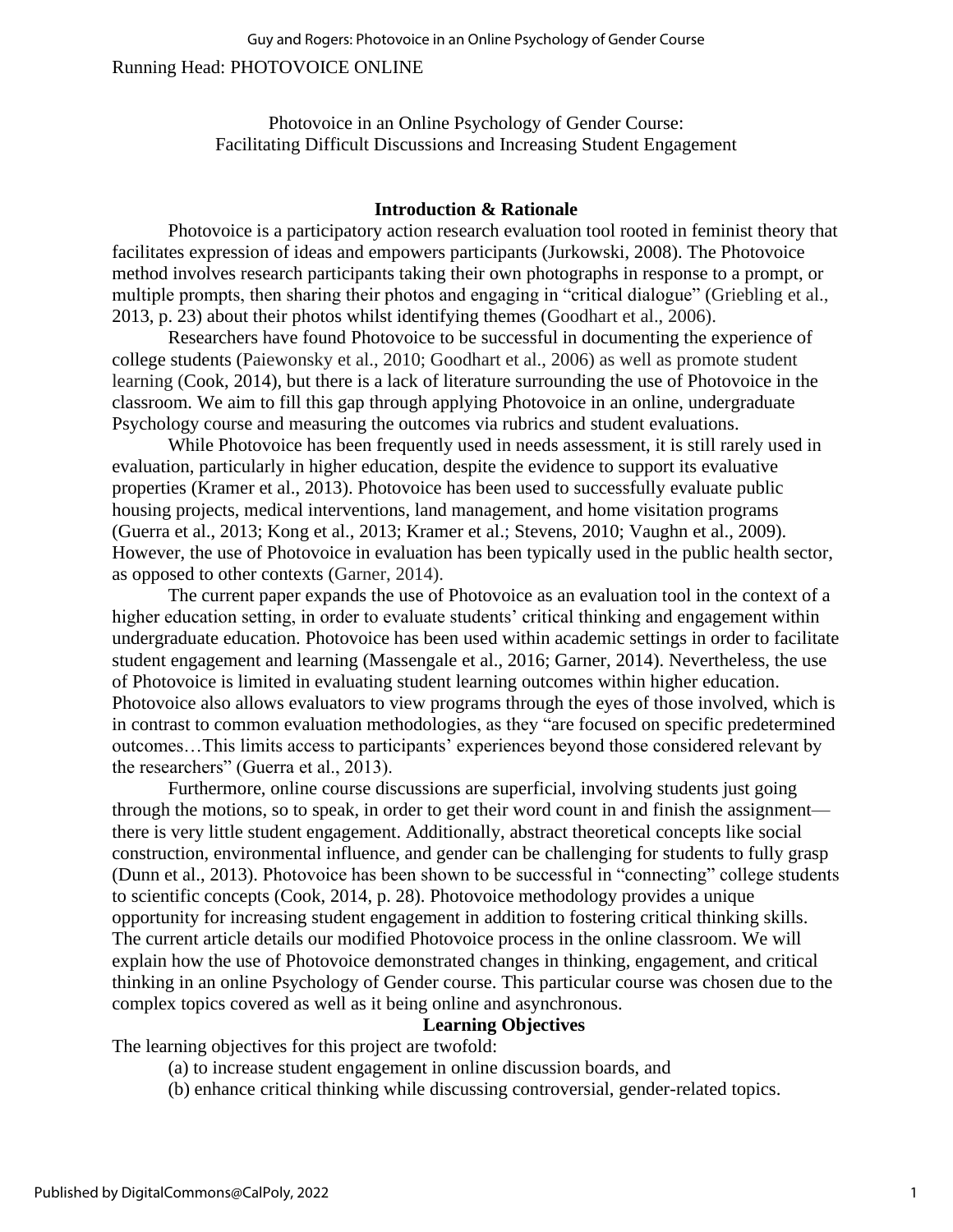#### **Explanation**

The basic steps of the Photovoice process involve:

- 1.Developing a prompt or prompts
- 2.Taking photographs
- 3.Discussing the photographs.

We modified the traditional Photovoice process in order to better fit the needs of a remote, asynchronous, classroom setting. For example, instead of collaboratively developing prompts with the students, we chose the prompts ahead of time in order to allow the prompts we choose to fit the assignments. For this Photovoice project, we developed the prompts based on the scope of the assignment and the learning outcomes of the particular course. The prompts are then shared with the students, who are instructed to take a photograph in response to the prompt. Once students take their photographs, they post their photographs to our university's Learning Management System (LMS), and discussion is facilitated on the LMS. Discussion is facilitated by the instructors but guided by the students' photographs. A student would present their photograph and explain its significance in response to the prompt, and other students would then reply in a discussion forum. Instructors then ask follow-up questions to prompt a deeper discussion of the topic(s).

The nine students enrolled in this course were assigned to take an original photograph that represented a "gendered space," post their photos, and discuss them in small online groups. Next, students were asked to identify themes that resulted from the discussion, and, following these conversations, a new question was posed for the groups to answer and discuss: do you think you could raise a child to be "gender aschematic?"

Photos that students chose to represent gendered spaces ranged from sports fields and parks, to schools, and to stores, to name a few. The below photographs are from a single students' assignment, who used the toy aisle at a large department store to represent a gendered space.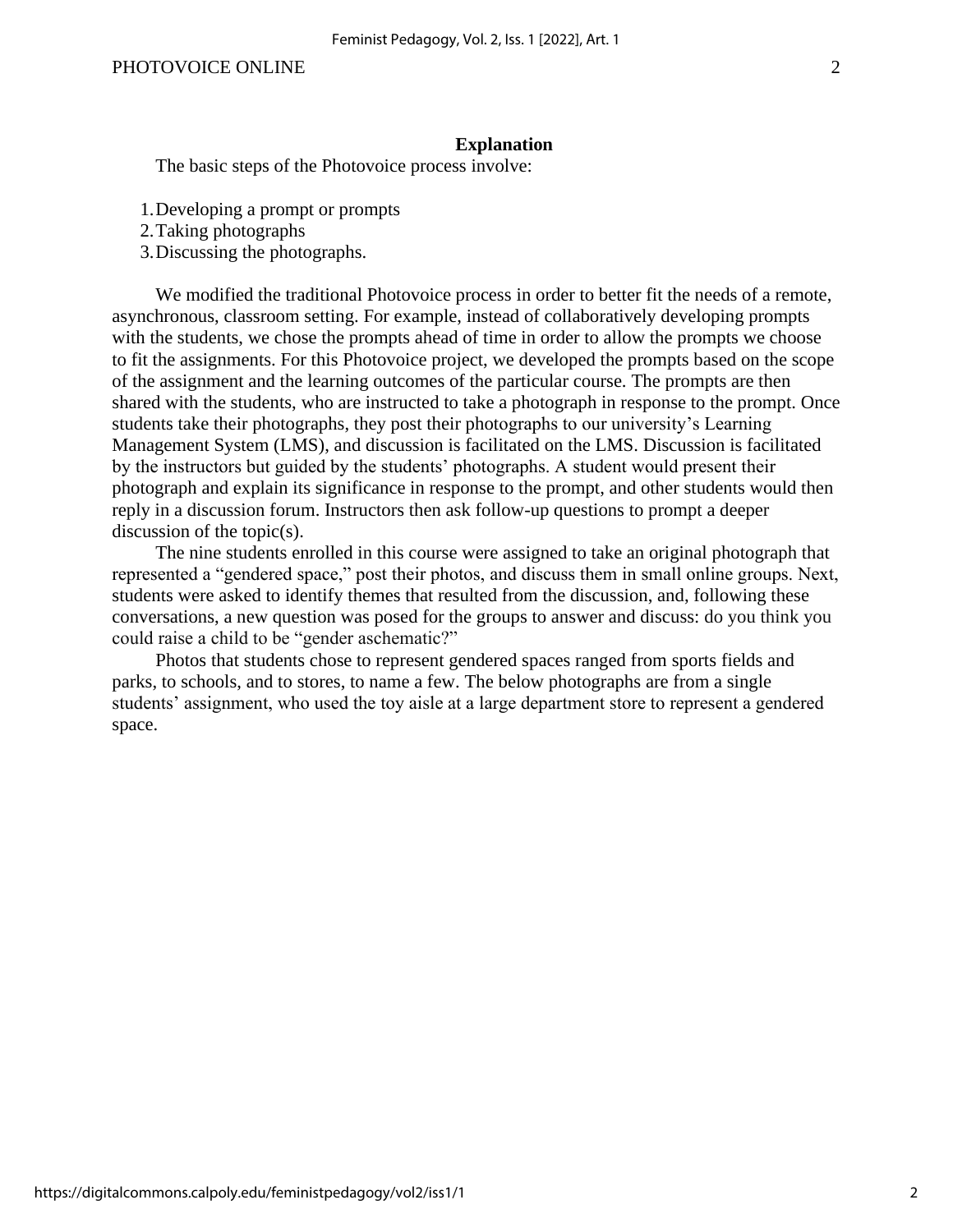## PHOTOVOICE ONLINE 3



Figure 1. "Boy" Toy Section



Figure 2. "Girl" Toy Section

## **Debriefing**

In order to evaluate critical thinking and student engagement, we utilized the following process:

1. Assessing student responses to the Photovoice prompt and discussion questions, including how well they applied the course concepts to their responses.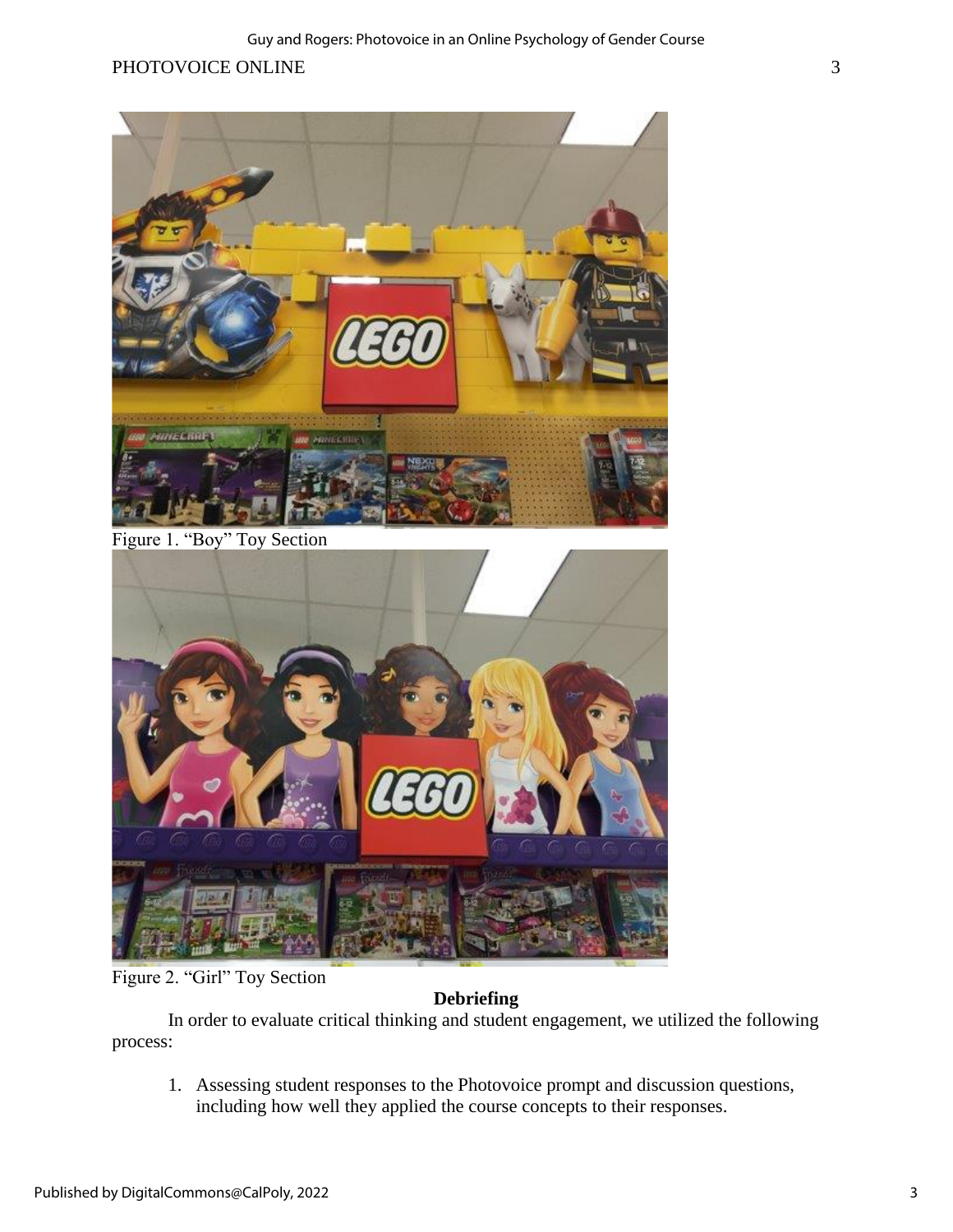2. Analyzing student reflections on how they experienced the Photovoice process; reflection questions were open-ended, asking students how they felt their engagement and critical thinking were impacted by the assignment.

Two instructors analyzed the qualitative responses utilizing Braun and Clarke's (2014) process for thematically analyzing qualitative data. The evidence for both critical thinking and student engagement were present throughout the online discussion of the photos, themes, and new question. For instance, as a result of the Photovoice process, students developed new insights and appreciation of understanding the topic, frequently indicating that, without the use of photographs, they would be unable to fully explore the topic. Furthermore, student feedback also indicated an improvement in students' own perceived engagement and critical thinking skills. One student commented, "It allowed each person to share their interpretation of a photo and compare how different people view a gendered space. It encouraged critical thinking." Students also indicated that taking and responding to photographs forced them to think "more in depth," which is indicative of critical thinking, as well as urged them to engage in discussion.

#### **Assessment**

As the common idiom states, "a picture is worth a thousand words." In our experience utilizing Photovoice in a remote course, it is clear that this mantra transfers into the undergraduate Psychology classroom. Despite the course being held online, implementing Photovoice allowed for fruitful, rich discussion in a virtual space. Overall, through this implementation of Photovoice, student feedback was overwhelmingly positive, as students indicated that Photovoice allowed them to think critically and deeply about course topics as well as kept them engaged.

The beauty of the Photovoice is that it can be tailored to multiple types of courses in a variety of disciplines. Because Photovoice is traditionally carried out-in person, the success of implementing the process in an online course demonstrates its applicability in face-to-face, hybrid, and online courses, and in both synchronous and asynchronous formats. Photovoice can be used to engage students and challenge their assumptions in a variety of disciplines through concepts that are grounded in feminist theory. We envision Photovoice would be applicable for fostering discussions on challenging topics in a multitude of disciplines, including, but not limited to, Women's, Gender, and Sexuality studies, Sociology, Philosophy, Political Science, History, and Anthropology.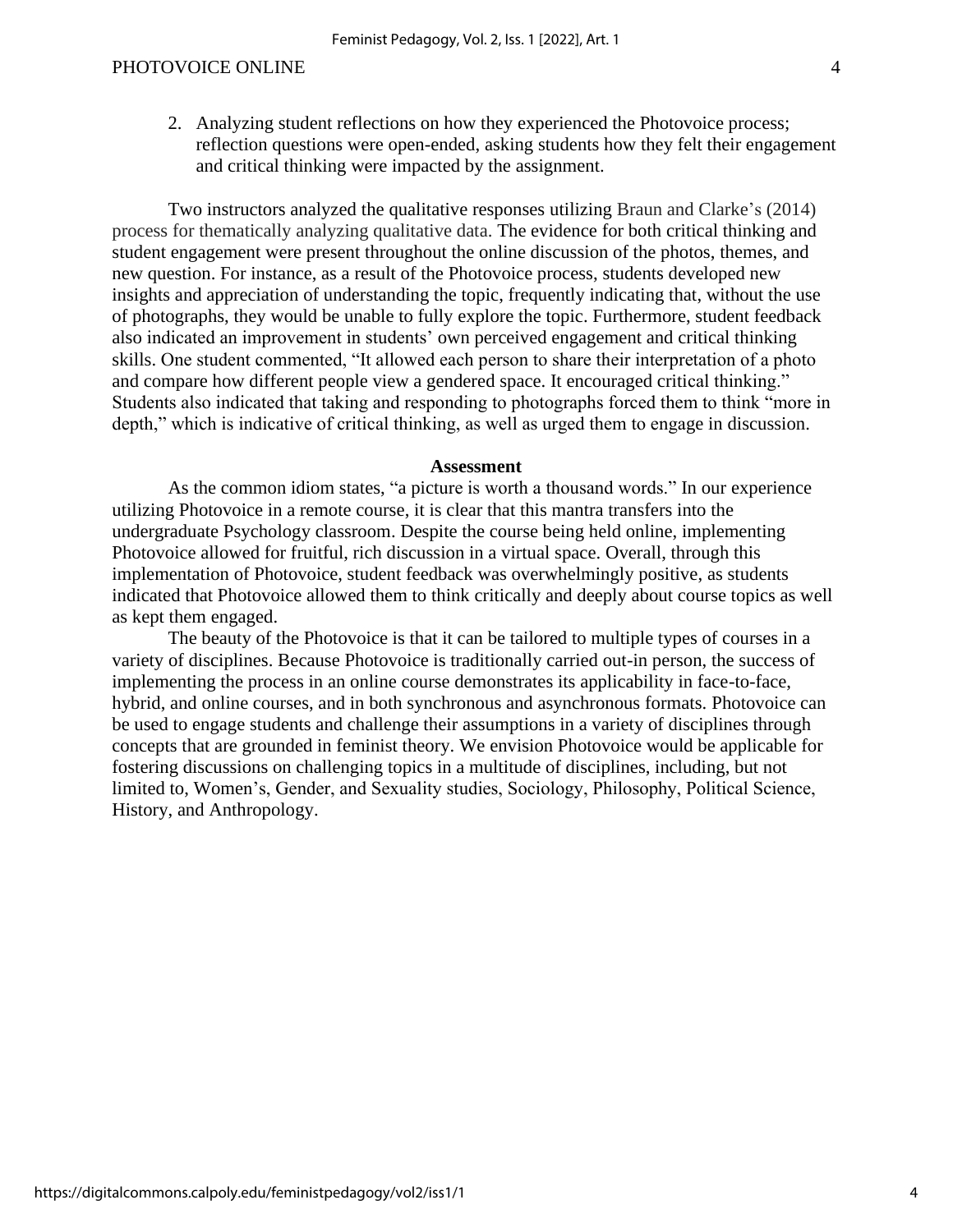#### **References**

- Braun, V., & Clarke, V. (2014). What can "thematic analysis" offer health and wellbeing researchers?. *International journal of qualitative studies on health and well-being*, *9*(1), 26152. <https://doi.org/10.3402/qhw.v9.26152>
- Cook, K. L. (2014). Beginning a classroom inquiry: using photovoice to connect college students to community science. *Journal of College Science Teaching*, *43*(6), 28-33.
- Dunn, D. S., Saville, B. K., Baker, S. C., & Marek, P. (2013). Evidence based teaching: Tools and techniques that promote learning in the psychology classroom. *Australian Journal of Psychology*, *65*(1), 5-13. [https://doi.org/10.1111/ajpy.12004](https://psycnet.apa.org/doi/10.1111/ajpy.12004)
- Dwyer, M. M., & Peters, C. K. (2004). The benefits of study abroad. *Transitions abroad*, *37*(5), 56-58.
- Garner, S. L. (2014). Photovoice as a teaching and learning strategy for undergraduate nursing students. *Nurse education today*, *34*(10), 1272-1274. https://doi.org[/10.1016/j.nedt.2014.03.019](http://dx.doi.org/10.1016%2Fj.nedt.2014.03.019)
- Guerra, S. R., Rodrigues, S. P., Demain, S., Figueiredo, D. M., & Sousa, L. X. (2013). Evaluating proFamilies-dementia: Adopting Photovoice to capture clinical significance. *Dementia*, *12*(5), 569-587. [https://doi.org/10.1177/1471301212437779](https://doi.org/10.1177%2F1471301212437779)
- Goodhart, F. W., Hsu, J., Baek, J. H., Coleman, A. L., Maresca, F. M., & Miller, M. B. (2006). A view through a different lens: Photovoice as a tool for student advocacy. *Journal of American College Health*, *55*(1), 53-56. [https://doi.org/10.3200/JACH.55.1.53-56](https://psycnet.apa.org/doi/10.3200/JACH.55.1.53-56)
- Griebling, S., Vaughn, L. M., Howell, B., Ramstetter, C., & Dole, D. (2013). From passive to active voice: Using photography as a catalyst for social action. *International Journal of Humanities and Social Science*, *3*(2), 16-28.
- Jurkowski, J. M. (2008). Photovoice as participatory action research tool for engaging people with intellectual disabilities in research and program development. *Intellectual and Developmental Disabilities*, *46*(1), 1-11. [https://doi.org/10.1352/0047-](https://doi.org/10.1352/0047-6765(2008)46%5b1:PAPART%5d2.0.CO;2) [6765\(2008\)46\[1:PAPART\]2.0.CO;2](https://doi.org/10.1352/0047-6765(2008)46%5b1:PAPART%5d2.0.CO;2)
- Kong, T. M., Kellner, K., Austin, D. E., Els, Y., & Orr, B. J. (2015). Enhancing participatory evaluation of land management through photo elicitation and Photovoice. *Society & Natural Resources*, *28*(2), 212-229. <https://doi.org/10.1080/08941920.2014.941448>
- Kramer, L., Schwartz, P., Cheadle, A., & Rauzon, S. (2013). Using Photovoice as a participatory evaluation tool in Kaiser Permanente's Community Health Initiative. *Health promotion practice*, *14*(5), 686-694. [https://doi.org/10.1177/1524839912463232](https://doi.org/10.1177%2F1524839912463232)
- Lewis, T. L., & Niesenbaum, R. A. (2005). The benefits of short-term study abroad. *Chronicle of Higher Education*, *51*(39), B20.
- Massengale, K. E., Strack, R. W., Orsini, M. M., & Herget, J. (2016). Photovoice as Pedagogy for Authentic Learning: Empowering Undergraduate Students to Increase Community Awareness About Issues Related to the Impact of Low Income on Health. *Pedagogy in Health Promotion*, *2*(2), 117-126. [https://doi.org/10.1177/2373379916639066](https://doi.org/10.1177%2F2373379916639066)
- Paiewonsky, M., Sroka, A., Ahearn, M., Santucci, A., Quiah, G., Bauer, C., ... & Lee, W. (2010). Think, hear, see, believe college: Students using participatory action research to document the college experience. *Insight: A Think College Brief on Policy, Research, & Practice*, *5*.
- Stevens, C. A. (2010). Lessons from the field: Using Photovoice with an ethnically diverse population in a HOPE VI evaluation. *Family & community health*, *33*(4), 275-284.
- Vaughn, L. M., Forbes, J. R., & Howell, B. (2009). Enhancing home visitation programs: input